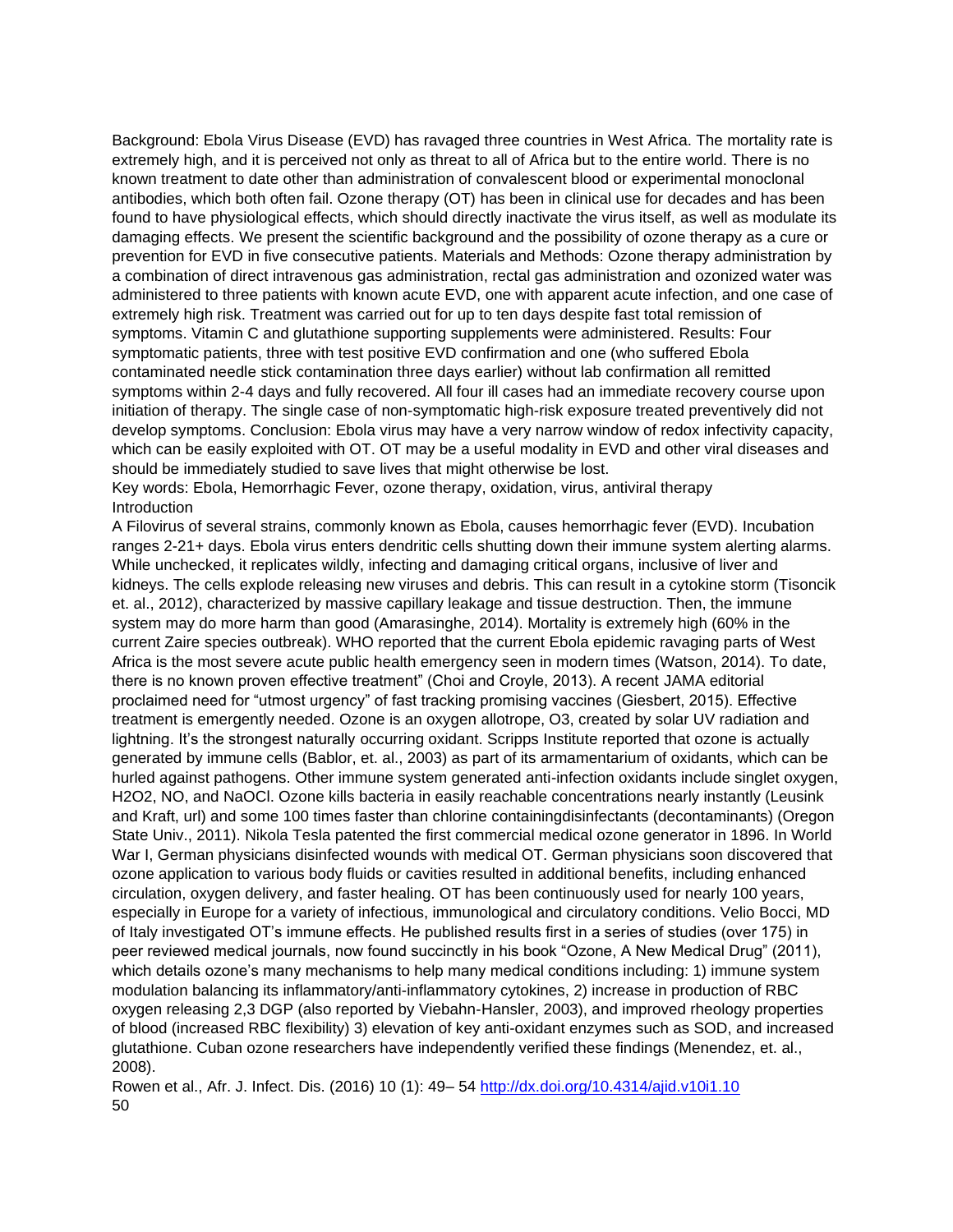Medical OT induces vasoprotective prostacyclin production (Schulz, et. al., 2012). OT increases muscle (Clavo, et. al., 2003) and tumor oxygenation (Clavo, et. al., 2004) in humans studied by direct polarographic electrode measurement. Additionally, ozone protected against hepatic ischemia free radical reperfusion injury (Perralta, et. al., 1999). Cuban researchers found that OT preconditioning inhibits TNFalpha production during endotoxic shock. In addition, OT exerts influence on the antioxidant-prooxidant balance for preservation of cell redox stateby stimulating endogenous antioxidant systems (Zamora, et. al., 2005). Many viruses require reduced sulfhydryl groups on their lipid envelope glycoproteins for cell entry. Mirazimi's group speculated on the richness of disulfide bonds in viral glycoproteins as a factor for infectivity. Studying Cytomegalovirus, (CMV) they found the virus requires sulfhydryl groups to infect cells (Mirazmi, et. al., 1999). If the thiol groups were oxidized, CMV lost infectivity. When thiols were chemically rereduced (by dithiothreitol), the virus regained 65% infectivity. Reflecting on the reduction of "critical" disulfide bonds for vaccinia virus cellular entry, Markovic, et. al., (2004) found that protein disulfide isomerase inhibitors limited HIV-1 entry into T cells. Ozone inactivates many viruses including polio, Norwalk, coliophage MS2, hepatitis A and others (Kekez and Sattar, 1997; Shin and Sobsey, 2003; Herbold, et. al., 1989; Emerson, et. al., 1982). Ebola appears no different. Studies by Sanders et al. have been able to determine the disulfide-bond map of the Ebola glycoprotein and, as a result, have proposed that reduction of the disulfide bond between the two subunits of the Ebola glycoprotein complex, GP1 and GP2, "is a critical step in the entry of Ebola virus into cells" (Sanders Lab, url). Ozone, in vitro, instantly oxidizes reduced sulfhydryls to disulfides as shown in the chemical reaction below: SH+SH+O3→S-S+H2O+O2. While ozone itself lasts only microseconds in blood, the reaction of ozone and blood lipids leads to the production of more stable but still highly reactive oxygen species (such as peroxides), which would react similarly, and perhaps mimic the pro-oxidant mechanism of immune system defense. Aerobic cells are designed for redox shuttling and oxidant stresses. Viruses lack repair capacity. Shut out of the cell (inactivated), they cause no damage, but remain antigenically intact for immune response. However, aerobic mammalian cells can and do quickly repair membrane oxidation effects. One repair pathway activates the hexose-monophosphate shunt, which, incidentally, produces 2,3 DGP. Finally, intravenous oxygen gas has been administered in significant volumes for decades in Europe. Numerous papers have reported beneficial effects on several physiological parameters. Regelsberger observed a general improvement in oxygen availability, eosinophilia, which can be valued as an increase in undetermined cellular immunological resistance. "Furthermore, rheological qualities of the blood as well as diuresis are improved, the release of oxygen into the tissue is increased, and the blood pH is normalized" (Schmidt, 2002). Intravenous oxygen gas in human volunteers induces eosinophil generated 15-LOX-1, a powerful anti-inflammatory enzyme, believed to be a key factor in inflammatory modulating effects of IV oxygen gas (Chaitidis, et. al., 2004). These considerations caused lead author Rowen to speculate that OT might be an ideal candidate to actually cure EVD (and other viruses). Rowen has been using OT to treat virus and bacterial infections (outpatient setting) since 1986. He recruited Dr. Howard Robins, who refined a very inexpensive and relatively medical waste free technique of ozone administration- direct intravenous gas administration (DIV). DIV administers an oxygen/ozone gas mixture intravenously using a 27g winged infusion set. The clinician sets an ozone concentration up to 55 mcg/cc. (Approximately 98% O2 and 2% O3). Great care is taken to prevent "air", which is 79% nitrogen gas and can cause an embolus, from entering the body. There are no reports in the worldwide literature, even after decades of use, that intravenous oxygen gas causes embolism. Desaturated venous blood is "thirsty" for it. A protocol (Rowen-Robins Method) for EVD was developed inclusive of oral vitamin C, and a supplement supporting recycling of glutathione (Thiodox®, Allergy Research Group).

Figure 1: Robins demonstrating DIV technique on Rowen before gathering of SL professionals. Sixty cc of gas is administered in this treatment.

Rowen et al., Afr. J. Infect. Dis. (2016) 10 (1): 49– 54 <http://dx.doi.org/10.4314/ajid.v10i1.10> 51

Rowen and Carew visited the Freetown Hastings Ebola Center and taught the method on 10/24/2014. The staff acknowledged a current 60% EVD mortality rate, considered, among the best results in Sierra Leone. For unknown reasons Ministry of Health authorities suddenly forbade the administration of OT on patients at the center while the educational session was in progress. Since all confirmed cases of Ebola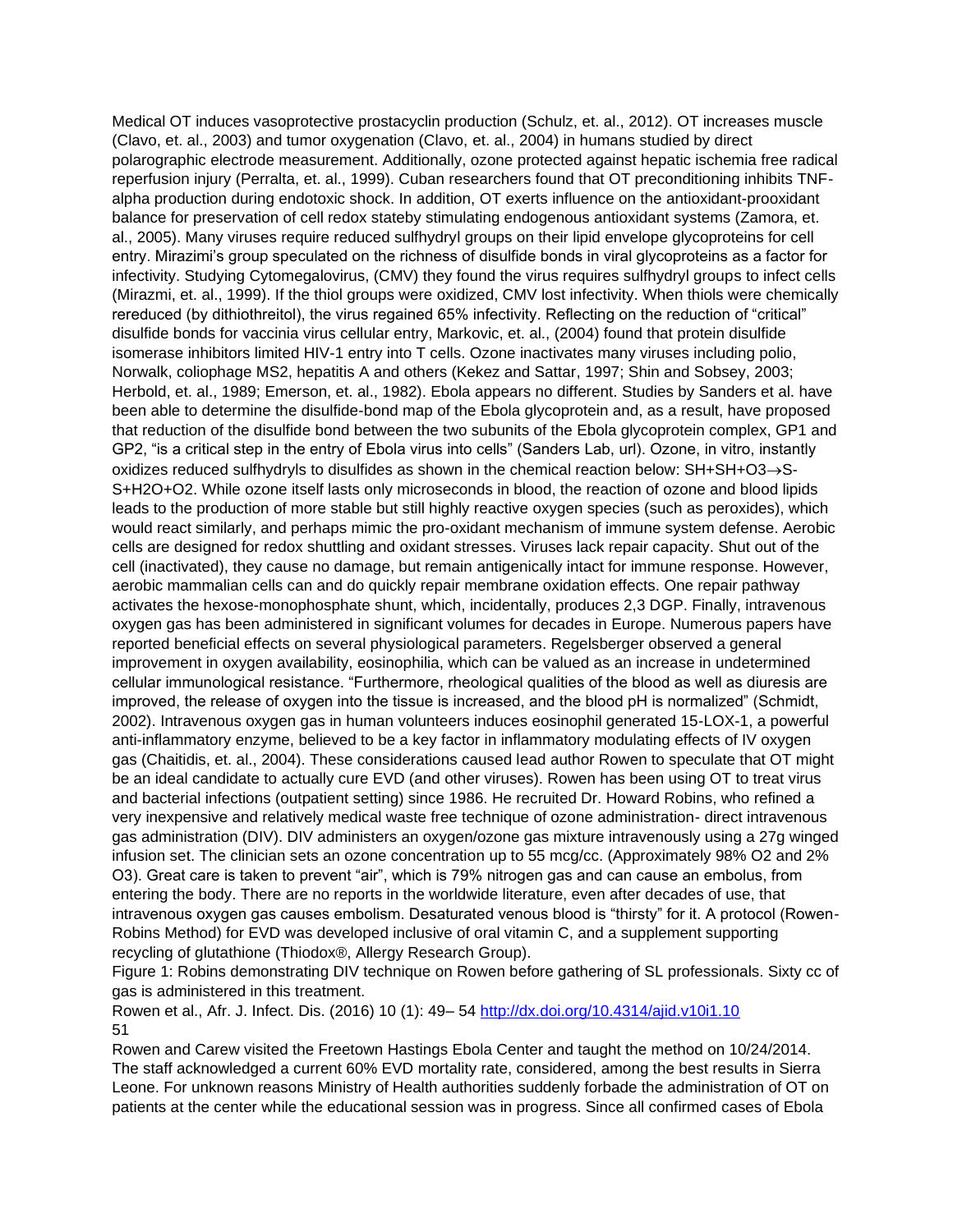suffered mandatory quarantine, it became extremely difficult to locate and treat cases outside this mandate. However, four cases did arise from within the facility amongst front line providers. These managed to receive OT. We now report these four case results. The first case, who was not tested, had had an accidental needle prick from Ebola contaminated blood three days earlier. All patients executed informed consents.

## Materials and Methods

"DIV" ozone indicates direct intravenous ozone gas at 55 mcg/cc at a volume between 20-40 cc. "Rectal ozone" indicates ozone gas administered rectally at a concentration of 36 mcg/cc and volume between 150-350 cc. "Ozone water" was made by bubbling ozone gas at approximately 70 mcg/cc into water for 15 minutes. Administration volume was 300-500 cc, and administered orally. All cases were provided nutritional supplements Thiodox® and Buffered Vitamin C® (donated by Allergy Research Group). Thiodox dose: one twice daily. Vitamin C: four to eight grams daily during the days of ozone treatment. Case Reports

Case 1 – Physician SK, 28, male, at the Hastings Ebola Center in Freetown jabbed himself with a contaminated needle. He was fearful to get an Ebola test, knowing if positive he would have been forcibly picked up and placed in quarantine and denied OT, which he feared would cost him his life. He was a physician Rowen and Carew had trained in OT at Hastings. He received 20 cc of DIV on October 23, 2014 as part of the training. The following is his verbatim and signed report edited only to remove names. What appears in brackets is editing by the authors for accuracy.

14th November: Needle prick in the red zone while trying to cannulate an EVD positive patient. This patient was in the recovery ward with no complaint and symptoms. She had done the blood (test) but it came positive and was waiting for the second specimen to be taken. The needle went through the PPE and pricked me a finger length anteriorly above the wrist. I was wearing Tybek (the thinnest PPE). The prick happened just above the margin of the gloves, making me more exposed. Had it gone through the gloves, as in the case of another doctor, it wouldn't have penetrated the skin. 15th November: No symptoms but planning to start OT. 16th November: No symptoms- feeling fine. Called Dr. Carew and went to see him. DIV [30 cc, 55 mcg/cc] done [one session]. [He also received 500 cc ozone water]. Was given Vit. C, Thiodox, colloidal silver. I was also given the ozone machine, couldn't use it - gas leak. 17th November: Fever at night, loss of appetite, bowel movements (unusual) and urge to empty my bowel. The urge was very strong. I tried to suppress it. I took ciprofloxacin, paracetamol, doxycycline, drank ORS. Couldn't sleep because of fever and the urge. I went after midnight to pass stools and I felt some comfort. The stool was not watery but not too hard (it was very soft). I came and slept. 18th November: Loss of appetite in the morning and weakness. Slightly febrile, muscular pain and joint (suppressible). Went directly to Blue Shield and finally Dr. Carew came with Jeff [McNamara]. Before their arrival I was really weak and couldn't stand. For too long had to sit down. But after drinking the ozone water Jeff prepared I regained my strength and felt much better. I also tried the [ozone] fog. Started rectal ozone [36 mcg/cc]. 19th November: Slight weakness. Appetite is much better. DIV done, started working again. Did rectal ozone. 20th November: For the first time I did rectal ozone 3 times a day [36 mcg/cc]. One DIV. Slight weakness. Slept well at night. My temperature was 37.1 degrees Celsius. 21st November: My appetite is improving. DIV and rectal [as before]. 22nd November: DIV and rectal. No complaints. Prepared ozone water. 23rd November: No complaints. Ozone water but no DIV and rectal. 24th-29th November: Ozone water only.

SK fully recovered, resuming his duties within just days of commencement of therapy.

Case 2 - Physician MB, 35, male, had close personal contact (hug) with another physician after the latter initially tested negative for Ebola. However, within 2 days a repeat test (PCR) came positive on the other physician (who died shortly thereafter). MB subsequently developed typical Ebola symptoms (fever, abdominal pain, vomiting, appetite loss, and later diarrhea) within 3 days. He was placed in quarantine, but was offered and accepted OT administered by the recovered physician SK. At the appearance of symptoms, he received 30 ml DIV. When PCR testing returned positive, he was given an additional 2 DIV administrations consisting of: 40 cc each, 12-16 hours apart, at 55 mcg/cc. He also drank 300-500 cc of ozonated water after the intravenous treatments. Within 4 days, all symptoms had cleared. A follow-up test for presence of Ebola virus was negative 2 weeks later. The government publicly announced this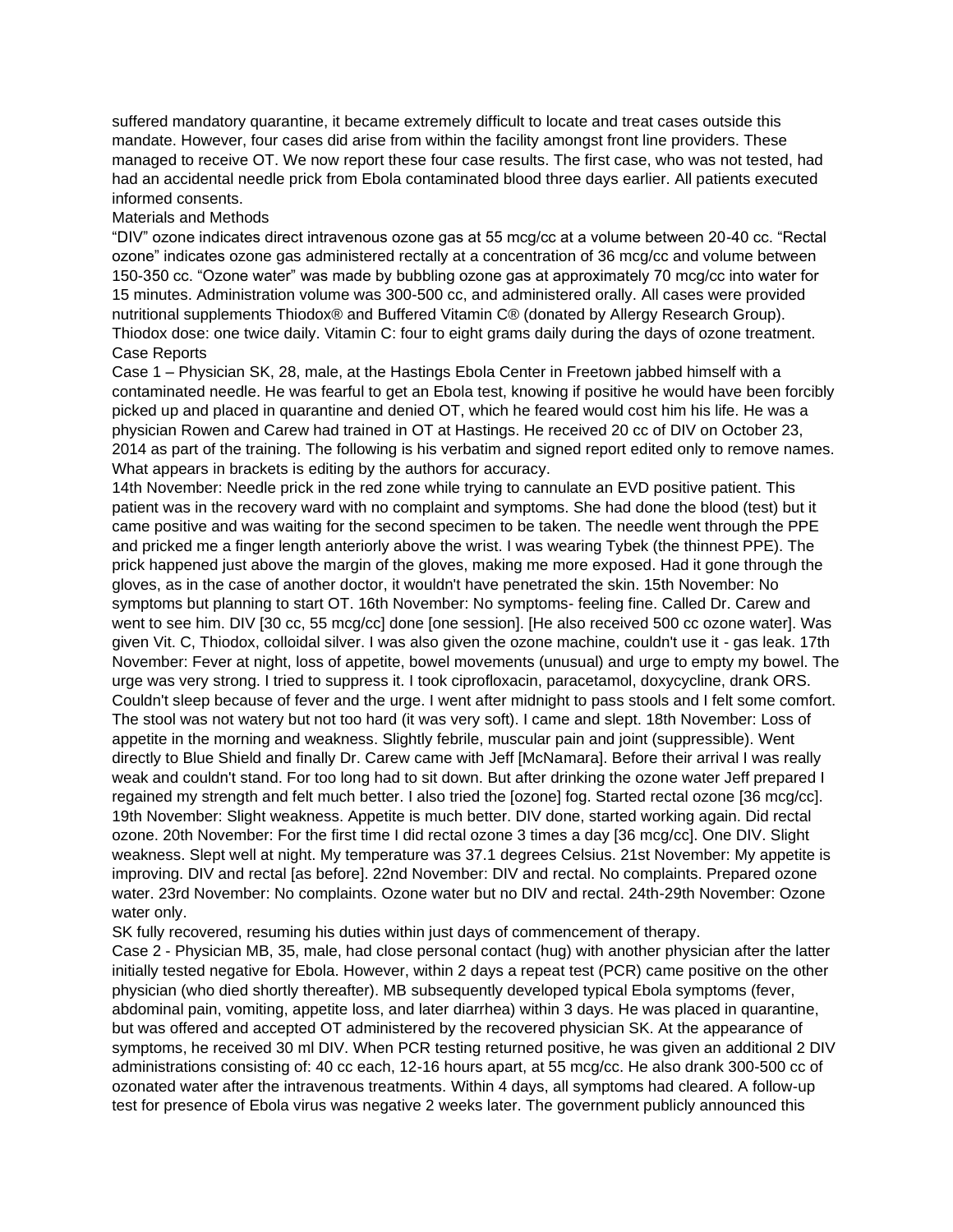case as a complete Ebola recovery in a physician national, but did not mention he had received OT. Case 3- SS, 25, male nursing student on the Ebola front line, who was present for the Rowen and Robins ozone training in October 2014. He documented exposure to Ebola via damaged protective gloves enabling an Ebola patient's blood to come in contact with his skin. He also, without protective gear, cared for a friend, who later was confirmed to have EVD. On December 2, 2014, SS developed fever, malaise and headache. He received 2 DIV ozone gas injections of 20 and 30 cc respectively at 55 mcg/cc, and drank ozone water (100 cc) on 3 consecutive days. Upon testing positive for EVD, (PCR) he was taken to the Kerry Town Ebola treatment center where he was not permitted further OT. However, he had a complete and non-complicated recovery.

Rowen et al., Afr. J. Infect. Dis. (2016) 10 (1): 49– 54 <http://dx.doi.org/10.4314/ajid.v10i1.10> 52

Case 4 - IB, 24, male aid. Working in "red zone". While bathing an Ebola patient, on or about November 24, 2014, he accidentally splashed body fluid contaminated water that went through his facemask and entered his eyes and mouth. Within 5-7 days, he developed progressive symptoms of extreme fatigue, body pains and vomiting. He started on anti-malarials. The next day, he informed the facility physician who immediately administered DIV ozone, 40 mcg/cc, 40 ccs. Within a few hours of the gas injection, almost all symptoms subsided. He also received two rounds of ozonated water (as in case 2). However, by then, he was about symptom free. His Ebola test proved positive (PCR) and he was placed in the treatment unit and prohibited from further DIV ozone. He did receive their usual treatment protocol consisting of D5W, Ceftriaxon (IV), Metronidazole (oral), Immunoboost (oral vitamin). He had an uneventful stay within the Ebola containment unit and was discharged in the first week of December. Case 5 - GK was the female companion of a 67-year-old Sierra Leone senior physician who died of EVD. She had intimate contact with him at the time of his falling ill. Authorities placed her under home military quarantine (armed military guards), preventing any entry and exit, inclusive of anyone who might bring her OT. She was in great fear for her life and very much aware of OT, having urged her partner to accept it before he died. In the middle of the night she scaled a razor wire fence shredding her skin and evaded the guards. She arrived at Dr. Carew's "Blue Shield" facility where she received: one DIV ozone treatment, and daily rectal ozone and ozone water for ten days. She also received vitamin C and Thiodox® twice daily. No symptoms developed. An ozone-fogging device was deployed at Dr. Carew's Blue Shield facility for decontamination and protection of Dr. Carew and all exposed to patients who were treated there.

## **Discussion**

EVD has a progressively explosive downhill course from the time of symptom appearance. Typically, death occurs within a week or less in the majority of cases. In all our ozone treated cases, symptoms did not progress from the start of OT, and symptomatic patients were totally free of all symptoms, inclusive of fever, generally by day 3 of treatment. Through December 2014, Sierra Leone lost 11 out of 13 national physicians diagnosed with confirmed or probable Ebola. Both survivors received OT and quickly recovered. Following Rowen-Robins' mission, one senior physician was offered and refused OT. He received convalescent serum and was transferred to the USA and died only 2 days later. Another senior physician likewise refused OT opting for ZMapp. He died while it was thawing. (Source: public news wires). A third EBV positive physician, Hastings trained, requested OT. Authorities refused and quarantined him. He died within 3 days. Both senior authors had expected rapid recovery with OT, but admittedly not this fast (within a few days and with limited treatments). Rapid recovery was expected because of the violent nature of EVD, and the known direct countering biological benefits/effects of OT. This merits further discussion. Ebola induced pathology includes rapid cellular entry, an explosion of viral particles into circulation, and rapid cellular re-entry perpetuating the cycle viciously. Then the repressed immune system "awakens" and pulls out all its weapons to do battle. But unfortunately, that battle results in a cytokine storm, wherein the immune system does more damage to the vascular system and tissues than does the virus. Death occurs due to capillary leaks, hemorrhage and organ failure. Circulatory compromise – The final common denominator in any vascular insult is oxygen deprivation and resultant cellular injury and death. OT is known to improve rheological properties of blood, increase 2,3 DGP, shifting the oxyhemoglobin curve to the right and releasing more oxygen in tissues. Bocci, Menendez,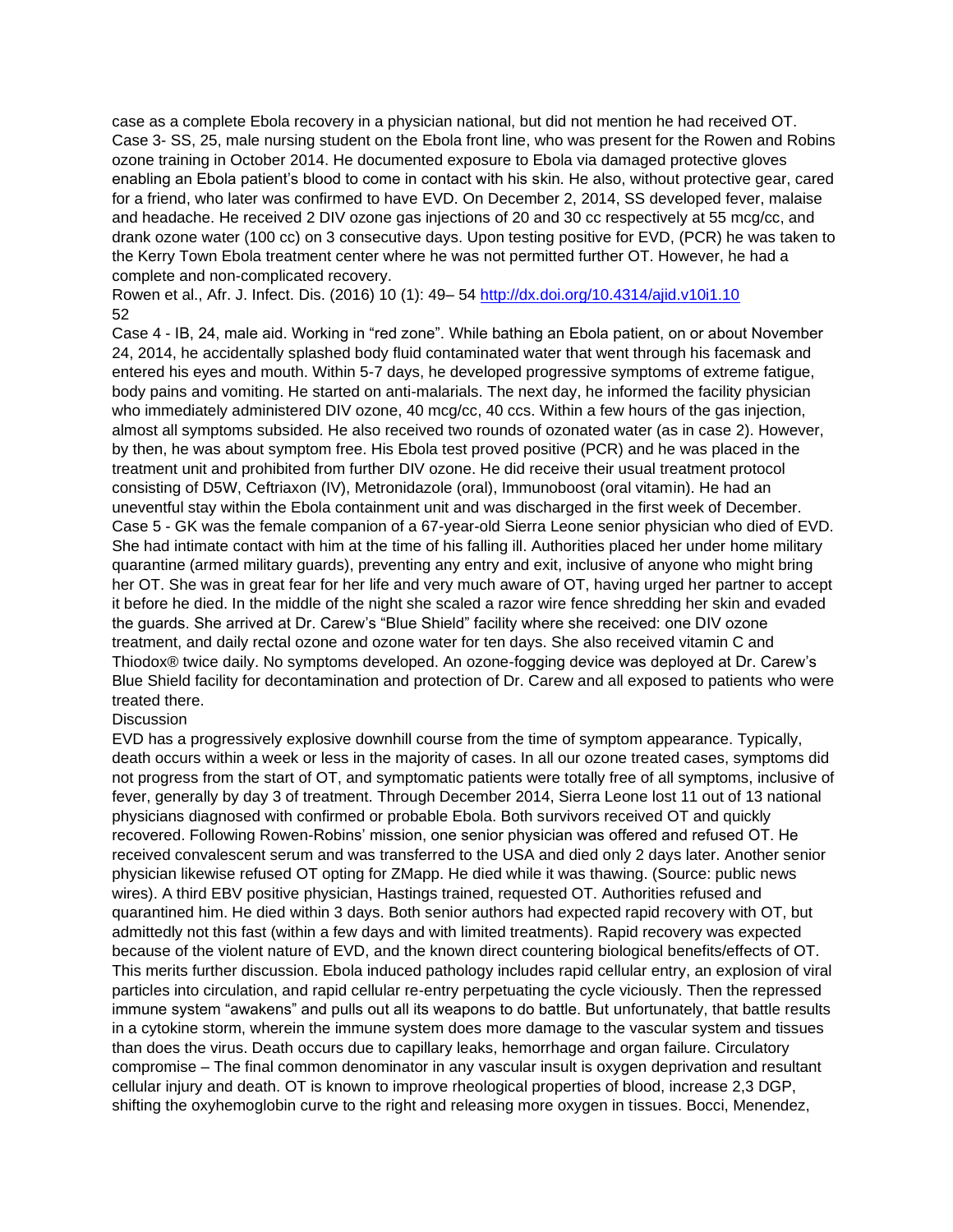and others have well demonstrated that OT enhances oxygen delivery and utilization. Ozone itself is oxygen. Clearly, in advanced EVD with vascular damage, tissues are starved of oxygen and energy production. Any oxygen delivery enhancement could potentially salvage cells that might otherwise die. Viral entry – The need for reduced sulfhydryl groups to enter cells, may be the Achilles heel for reversing the lethality of EVD (and other viruses). Sulfhydryl groups are key to activity of many cellular enzymes; aerobic cells may control enzyme activity by redox, providing means to activate/inactivate these enzymes. It appears from our cases EBV has a very narrow redox window, and that its envelope glycoproteins must be reduced as literature suggests. The symptomatic patients began a recovery essentially with the first oxidation (ozone) treatment. The senior authors did expect recovery, but within 5-7 days, considering the natural course of EVD. These symptomatic cases improved with the very first treatment. An oxidant stress to the blood stream carrying newly emerging viruses may be capable of oxidizing and inactivating sulfhydryl entry mechanisms. Such inactivated viruses will be incapable of entering the cell for further replication, while able to encourage healthy immune responses. Gonzales et. al., (2014) reported on a case of another vicious virus now likely endemic in the USA. A man (54) developed high fever and severe arthralgia among other symptoms. He was positive for Chikungunya virus. After receiving two intravenous infusions of vitamin C, 100 grams each, he immediately began recovery and was clear of symptoms in two days. A second paper reported combined ascorbate and intravenous hydrogen peroxide on symptomatic cases of Chikungunya virus observing fast symptomatic relief (Marcial-Vega, et. al., 2015). This parallels our observations with ozone. Importantly, ascorbate in these doses has been found to undergo a newly discovered metabolism. The lab of Mark Levine at the National Cancer Institute research reported a heretofore-unknown effect of high levels of plasma ascorbate. "Pharmacologic ascorbate can act as a pro-drug for H2O2 formation, which can lead to extracellular fluid [accumulation of H2O2]" (Chen, et. al., 2005). Bocci, et. al., (1998) theorized that the key mediator in ozone's beneficial effects is H2O2. Oxidation therapy was reported as far back as 1920 to dramatically cut the mortality rate of influenza pneumonia in the great epidemic of that time. British physician Oliver (1920), in India, took only hopeless cases and nearly halved the death rate with intravenous H2O2 therapy. In the 1940's, ozone's sister therapy, ultraviolet blood irradiation therapy, was used to rapidly resolve viral influenza (Miley, 1942) and polio (Miley and Christensen, 1944). We have nothing, even in today's modern world, which compares. Cytokine storm - Ebola induces a cytokine storm. OT has been shown to significantly modulate TNFalpha and inflammatory cytokines. Bocci has investigated and reported ozone as a cytokine inducer (Bocci, et. al., 1993). Bocci (personal communication to Rowen) called ozone the "ideal cytokine inducer", inclusive of anti-inflammatory cytokines. EVD instigates pathologically high levels of NO. Ozone modulates NO (Bocci, et. al., 2007). The actual extraordinary rapid recovery of the treated patients suggests that all three mechanisms may be at play, particularly viral inactivation. Ozone easily oxidizes SH groups to S-S groups, which, according to literature, is expected to inactivate viral entry. Ozonides, reactive

## Rowen et al., Afr. J. Infect. Dis. (2016) 10 (1): 49– 54 <http://dx.doi.org/10.4314/ajid.v10i1.10> 53

oxygen species generated by OT such as peroxide species, would also easily oxidize reduced sulfhydryl groups based on simple chemistry. Our experience suggests that EVD has an extremely narrow redox window of infectivity. Even ozone exposures (rectal and water), far less powerful than DIV, appear to have assisted in dispatching symptoms and aiding recovery. We believe that the temporary oxidant stress to EVD patients oxidizes viral surface glycoproteins. The virus particles are unable to recover since they lack means to self-repair damage to their glycoprotein spikes. Also, the temporary oxidative stress created by ozonetreatment stimulates the immune system to respond in more favorable conditions to the Ebola virus. Additional damage to viral infectivity could be inflicted on the lipid envelope. The virus incorporates lipids from our own cell membranes. Infectivity is dependent upon a functional lipid membrane. Agents that attack the lipid envelope may be useful as antiviral drugs (Lorizate, 2011). Ozone directly attacks unsaturated fatty acids, which would be expected to be part of the Ebola lipid envelope. Aerobic cells repair such alterations. Viruses cannot. Lorizate lamented that compounds which could attack viral lipids lack specificity and are "thus unacceptably toxic." OT, in use for decades, has no reported toxicity and may serve as an ideal lipid altering anti-viral agent. Statistical probability: With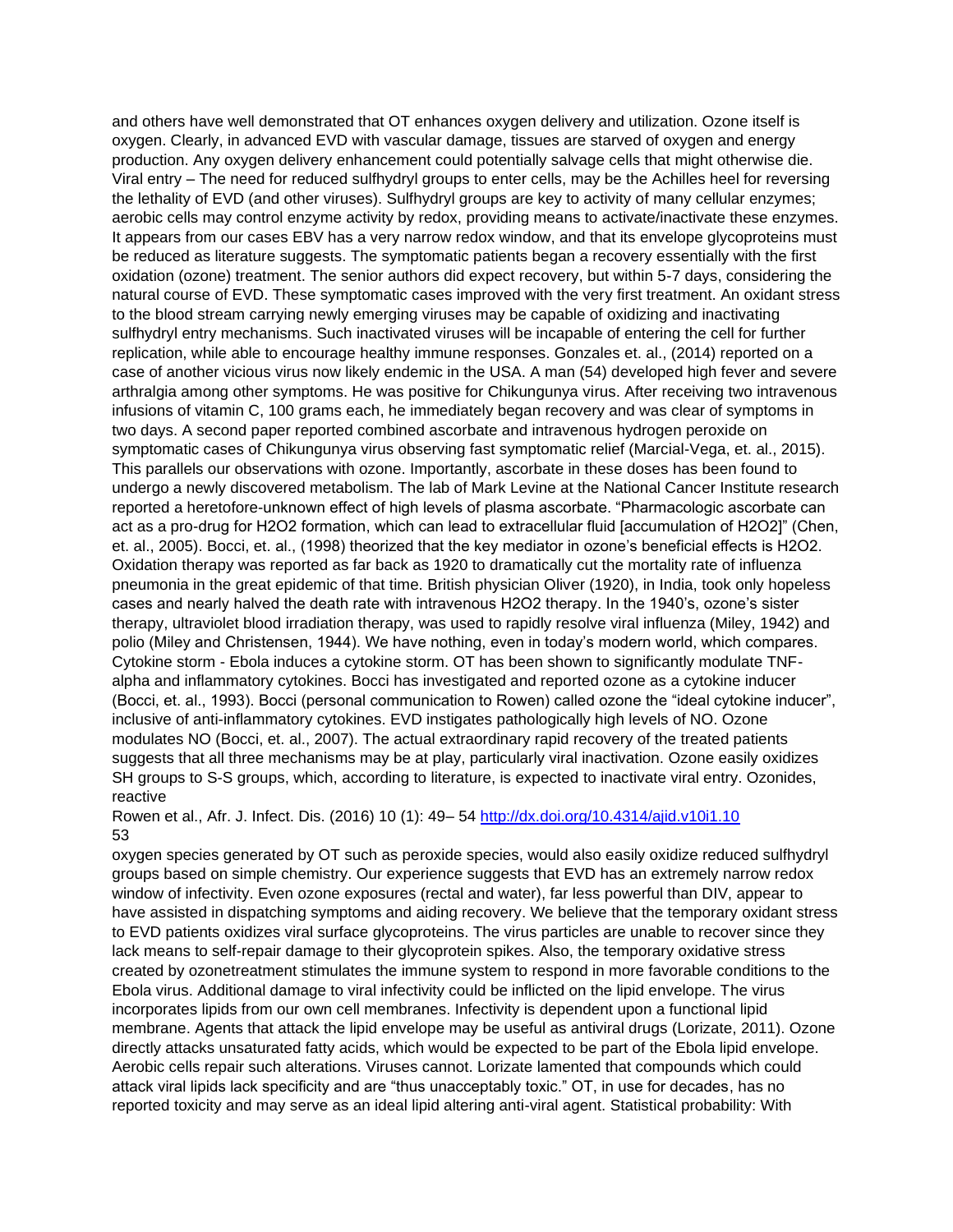Hastings center's survival rate of only 40%, the statistical probability of 100% recovery arising from mere chance is 0.4(4), or 0.026%. Furthermore, lack of disease progression upon therapy commencement greatly magnifies the significance. Ethics: International agencies, inclusive of the WHO (2014), called for the use of any reasonable treatment in the fight against Ebola. ("…the panel reached consensus that it is ethical to offer unproven interventions with as yet unknown efficacy and adverse effects, as potential treatment or prevention.") Considering the high mortality of EVD, we then believe it unethical to withhold a known, decades old, safe therapy from EVD patients, which has a 60% probability of death, to do a double-blind study, or to deny OT for prophylaxis. Effectiveness will be self-evident. Cost: The ozone cost of treatment per patient was less than 10 USD excluding cost of ozone generator. Medical waste was limited to one 27 gauge "butterfly" needle per treatment (0.75 USD) and one syringe (reusable as ozone sterilizes the syringe as it fills each time) for each patient. Beyond modest cost of a reliable generator (1700 USD or less), the cost of DIV ozone will largely rest in labor costs. Safety: The world literature is devoid of medical ozone toxicity reports when administered within the guidelines of the Robins DIV method or the more common method of major autohemotherapy. In the latter, between 50-200 cc of blood is removed, treated with ozone, and returned to the patient. During training, we treated several score Sierra Leoneans with DIV ozone without any toxicity except rare vein irritation. Both senior authors have performed thousands of ozone treatments with negligible untoward effects. Both have observed repeatedly rapid resolutions of both viral and bacterial infections in hours to days. Availability: OT is not patentable; therefore it will fail to generate a profit for any developer or promoter. Hence, OT, though widely practiced, is not industry or mainstream promoted, and remains relatively unknown. This was a major reason Rowen and Robins chose to travel at their own risk and cost. By achieving success for the most dread virus on the planet, OT might attain its rightful place in healing and saving lives, regardless of lack of profit potential and industry glamour. Weaknesses of this report: We acknowledge that these cases were treated early (soon after symptoms developed). None were critically ill. Ozone benefits on late stage EVD remain unknown.

#### **Conclusion**

Ozone therapy, a modality not well known or understood by conventional Western medicine, has performed as a safe and ideal therapy for EVD in all infected patients receiving it. EVD symptoms cleared within 2-4 days in all (four) symptomatic cases involving front-line health workers. No symptoms developed in a fifth extremely high-risk person. In contrast, two leading Sierra Leone physicians who contracted EVD and refused treatment both died, and one who requested, but was denied ozone treatment, also died, within weeks after our visit. DIV ozone is inexpensive, safe and leaves virtually no contamination. International organizations and governments would do well to immediately conduct a formal trial of this unique therapy for EVD, which could provide significant security, both for EVD prevention and treatment, and for dangerous font-line work.

Dedicated to: Terri Su (Rowen), MD and Linette Robins, whose unselfish love and bravery sustained the mission's hardships. And, to the staff at Blue Shield facility who were willing to place themselves in harm's way for a greater good. And, to all the people of Sierra Leone who have endured unspeakable tragedy and suffering which continues even to this day of submission. Disclosures:

Funding: Funding for supplies, equipment and airfreight came from private donors (see acknowledgments). No funding was provided for any of the authors. Rowen and Robins made the trip to Sierra Leone at their own personal expense.

Acknowledgments: The authors wish to express gratitude to Longevity Resources, Inc of Vancouver B.C. for generously donating 10 ozone generators for use in Sierra Leone, and to Allergy Research Group of California for its generous donation of oral Buffered Vitamin C and Thiodox to complement the ozone therapy. ACS 200 silver was supplied courtesy of Results RNA Company. Additional thanks go to the many selfless contributors and supporters of ozone therapy who spontaneously and generously donated unsolicited funds for the purchase of medical supplies and transport of supplies. Rowen and Robins received no financial support and personally paid all travel expenses out of their own funds. None of the authors have any financial disclosures to make. Special thanks to ozone technician Jeff McNamara of Colorado, USA for introducing and bringing the parties together at this critical time and providing "ozone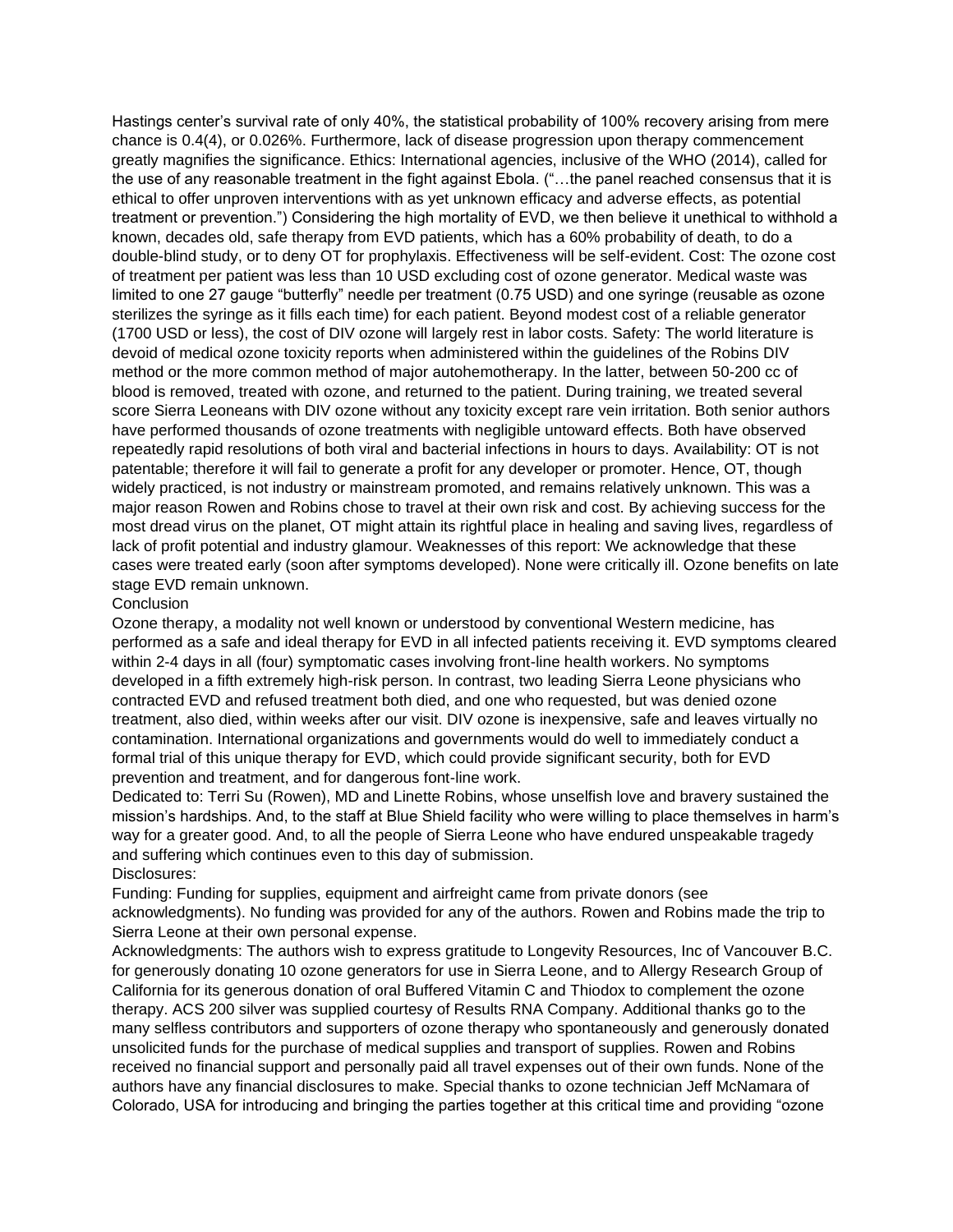### fogging" technology for front line protection.

Author contributions: Dr. Rowen sourced the scientific references, drafted the manuscript, and compiled the transmitted information from Sierra Leone. Dr. Robins provided training, education and expertise in his method of ozone delivery and traveled together with Dr. Rowen to Sierra Leone. Dr. Carew coordinated all training in Sierra Leone, both didactic and practical, bringingin scores of health care professionals. Dr. Kamara coordinated difficult retrieval of information and results back from Sierra Leone. Additionally, he visited each of the named patients and subsequently deceased physicians at his own peril to offer the therapy and obtain informed consent. Dr. Jalloh was the supervisory physician to the treatment of case 2 and assisted with training at the Sierra Leone Ebola center Rowen et al., Afr. J. Infect. Dis. (2016) 10 (1): 49– 54 <http://dx.doi.org/10.4314/ajid.v10i1.10> 54

# References

1. Amarasinghe, G. (2014). How Ebola Kills You: It's Not the Virus. Available

on: [http://www.npr.org/sections/goatsandsoda/2014/08/26/342451672/how-ebola-killsyou-its-not-the](http://www.npr.org/sections/goatsandsoda/2014/08/26/342451672/how-ebola-killsyou-its-not-the-virus)[virus](http://www.npr.org/sections/goatsandsoda/2014/08/26/342451672/how-ebola-killsyou-its-not-the-virus) 2. Bablor, B., Takeuchi, C., Ruedi, J., Gutierrez, A., Wentworth, P. (2003). Investigating antibodycatalyzed ozone generation byhuman neutrophils. PNAS, 100(6): 3031-4. 3. Bocci, V. (2011). Ozone, A New Medical Drug 2nd ed., Springer. 4. Bocci, V., Aldinucci, C., Mosci, F., Carraro, F., Valacchi, G. (2007). Ozonation of human blood induces a remarkable upregulation of heme oxygenase-1 and heat stress protein-70, Mediators Inflamm., 2007: 26785. 5. Bocci, V., Luzzi, E., Corradeschi, F., Paulesu, L., Rossi, R., Cardaioli, E., Di Simplicio, P. (1993). Studies on the biological effects of ozone:4. Cytokine production and glutathione levels in human erythrocytes. J. Biol. Regul. Homeost. Agents, 7(4):133-138. 6. Bocci, V., Valacchi, G., Corradeschi, F., Aldinucci, C., Silvestri, S., Paccagini, E., Geril, R. (1998). Studies on the biological effects of ozone:7. Generation of reactive oxygen species (ROS) after exposure of human blood to ozone. J. Biol. Regul. Homeost. Agents, 12(3):67-75. 7. Chaitidis, P., Kreutzer, F.J., Gerth, C., Janata, P., Kuhn, H. (2004). Impact of intravenous oxygen therapyon the expression of reticulocyte-type 15-lipoxygenase in human volunteers, Prostaglandins, Leukotrienes and Essential FattyAcids, 71(5): 271-6. 8. Chen, Q., Espey, M.G., Krishna, M.C. Mitchell, J.B. Corpe, C.P., Buettner, G.R., Shachter, E., Levine, M. (2005). Pharmacologic ascorbic acid concentrations selectively kill cancer cells: action as a pro-drugto deliver hydrogen peroxide to tissues. Proc. Natl. Acad. Sci. USA, 102(38):13604-9. 9. Choi, J.H.,, Croyle, M.A., (2013). Emerging targets and novelapproaches to Ebola virus prophylaxis and treatment. Bio.Drugs, 27(6):565–83. 10. Clavo, B., Perez, J.L., Lopez, L., Suarez, G., Lloret, M., Rodriguez, V., Macias, D., Santana, M., Morera, J., Fiuza, D., Robiana, F., Gunderoth, M. (2003). Effect of ozone therapyon muscle oxygenation. J. Altern. Complemt. Med., 9(2): 251-6 11. Clavo B, Perez, J., Lopez, L., Suarez, G., Lioret, M., Rodriguez, V., Macias, D., Santana, M., Hernandez, M., Martin-Oliva, R. Robaina, F. (2004). Ozone Therapyfor Tumor Oxygenation: a Pilot Study. Evid. Based Complement. Alternat. Med., 1: 93–8. 12. Emerson, M.A., Sproul, O.J., Buck, C.E.. (1982). Ozone inactivation of cell-associated viruses. Appl Environ Microbiol., 43(3):603–8. 13. Giesbert, T. (2015). Emergency Treatment for Exposure to Ebola Virus, The Need to Fast-Track Promising Vaccines. JAMA, 313(12):1221-1222. 14. Gonzalez, M.J., Miranda-Massari, J.R., Berdiel, M.J., Duconge, J., Rodriguez-Lopez, J.L., Hunninghake, R., Cobas-Rosario, V. (2014). High Dose Intraveneous Vitamin C and Chikungunya Fever: A Case Report, J Orthomol Med., 29(4):154-156. 15. Herbold, K., Flehmig, B., Botzenhart, K. (1989). Appl Environ Microbiol. Comparison of ozone inactivation, in flowing water, of hepatitis A virus, poliovirus 1, and indicator organisms. Appl. Environ. Microbiol., 55(11): 2949-53. 16. Kekez, M.M., Sattar, S.A. (1997). Phys Med Biol., A new ozone-based method for virus inactivation: preliminarystudy. 42(11):2027-39. 17. Leusink, J., Kraft, G. Antimicrobial Effects of Ozonated Water Against Generic E.coli on Swine Intestines VaryingOzone Concentrations and Exposure Times, url: [http://www.ozonesolutions.com/files/research/ecoli\\_swine\\_intestines.pdf](http://www.ozonesolutions.com/files/research/ecoli_swine_intestines.pdf) 18. Lorizate, M. (2011). Role of lipids in virus replication, Cold Spring Harb Perspect Biol., Oct 1;3(10):a004820. 19. Marcial-Vega, V., Idxian Gonzalez-Terron, G., Levy, T.E. (2015). Intravenous ascorbic acid and hydrogen peroxide in the management of patients with chikungunya. Bol. Asoc. Med. P.R., 107(1):20-4. 20. Markovic, I., Stantchev, T.S., Fields, K.H., Tiffany, L.J., Tomic, M., Weiss, C.D., Broder, C., Strebel, K., Clouse, K. (2004). Thiol/disulfide exchange is a prerequisite for CXCR4-tropic HIV-1 envelope-mediated T-cell fusion